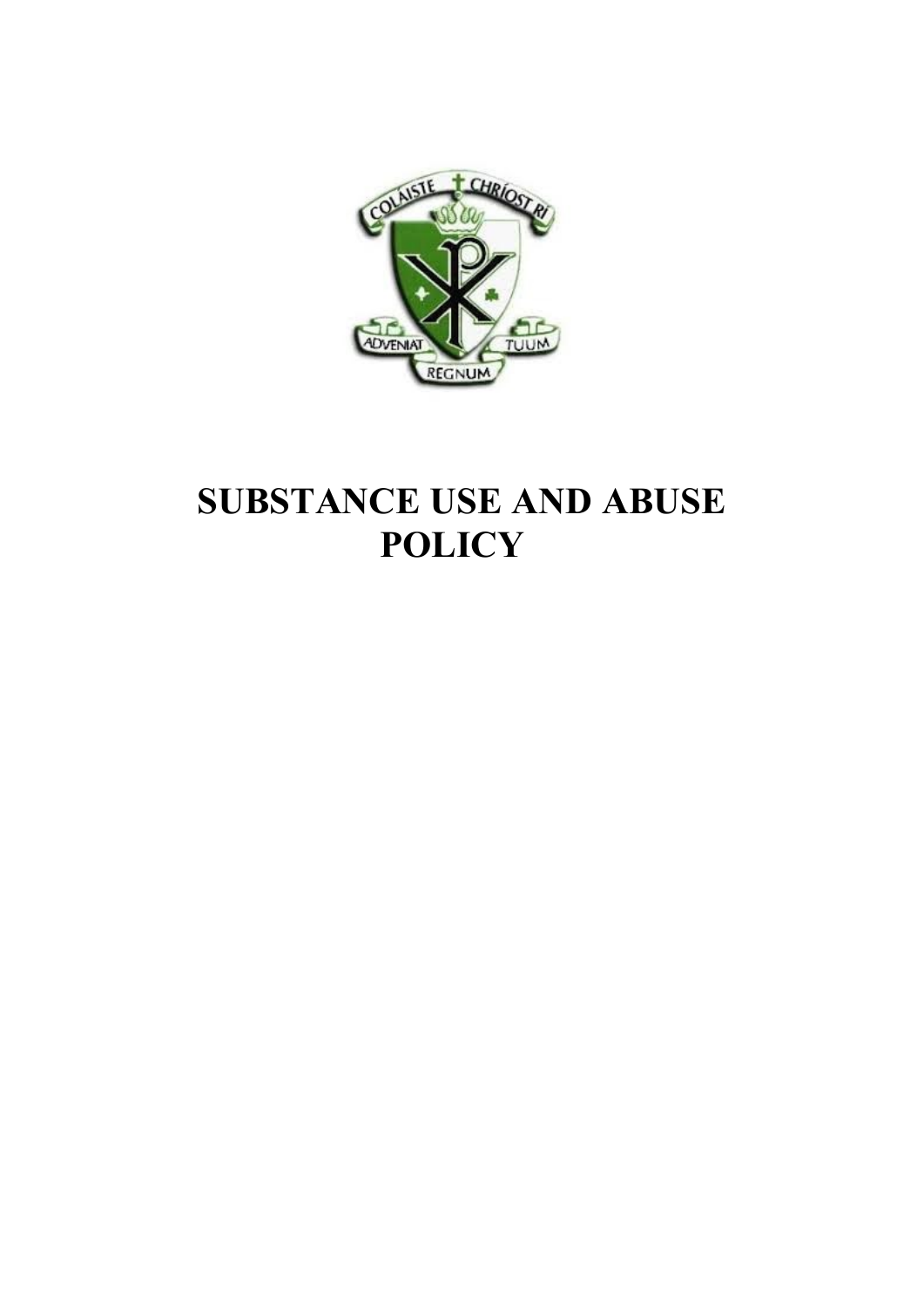# **Contents**

- $\triangleright$  Definitions.
- $\triangleright$  School Policy.
- Ø Programmes for Alcohol, Tobacco, Volatile Substances and Drug Education.
- Ø Managing Alcohol, Tobacco, Drug Related or Substance Abuse Incidents.
- Ø Coláiste Chríost Rí's Management and Investigation Procedure for an Abuse Incident.
- $\triangleright$  How Abuse Incidents are managed by the School further Procedures, who is involved and related issues.
- Ø Training and Staff Development.
- $\triangleright$  Monitoring, Review and Evaluation.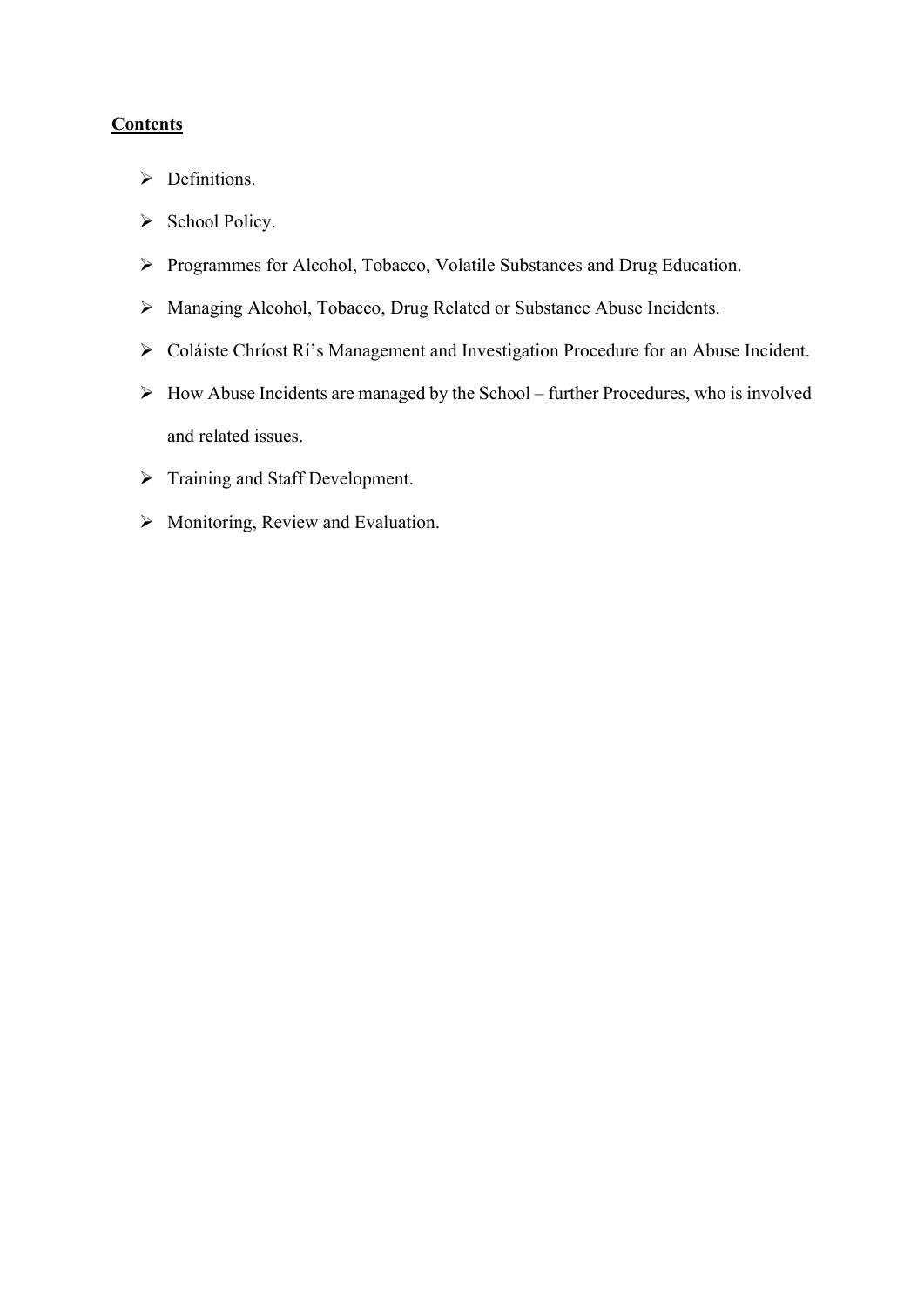# **Definitions**

#### • The School

For the avoidance of doubt the "School" is defined, for the purposes of this policy only, as any place or occasion **where school identity is perceived**. i.e. within the precincts of the School, outside school property at break times, on school trips or events. School property is defined as the buildings, the School grounds, all open areas within the School's boundaries or wall or fence, the playing fields and other grounds. Also, the public property, roadways and footpaths in the immediate vicinity of the School, where School students congregate on the way to or from School at the start and end of the day's School activities are especially regarded as places where School identity is perceived.

#### • Banned or Prohibited Substances

This refers to all banned or prohibitive substances at the school and includes all substances covered under the "Misuse of Drugs Acts", or any prescribed medication not validated by a current medical prescription, and any volatile substance, and any alcohols (at all), or any tobaccos or vapes, used contrary to or in variance with the law of the land or page 24 of the schools Code of Positive Behaviour.

The School reserves the right based upon its own experience and any advices it may receive on the subject, to determine that any substance found at the School is, and should be treated as a "*Banned or Prohibited Substance(s)"* as per page 18 and 19 of the Schools Code of Positive Behaviour.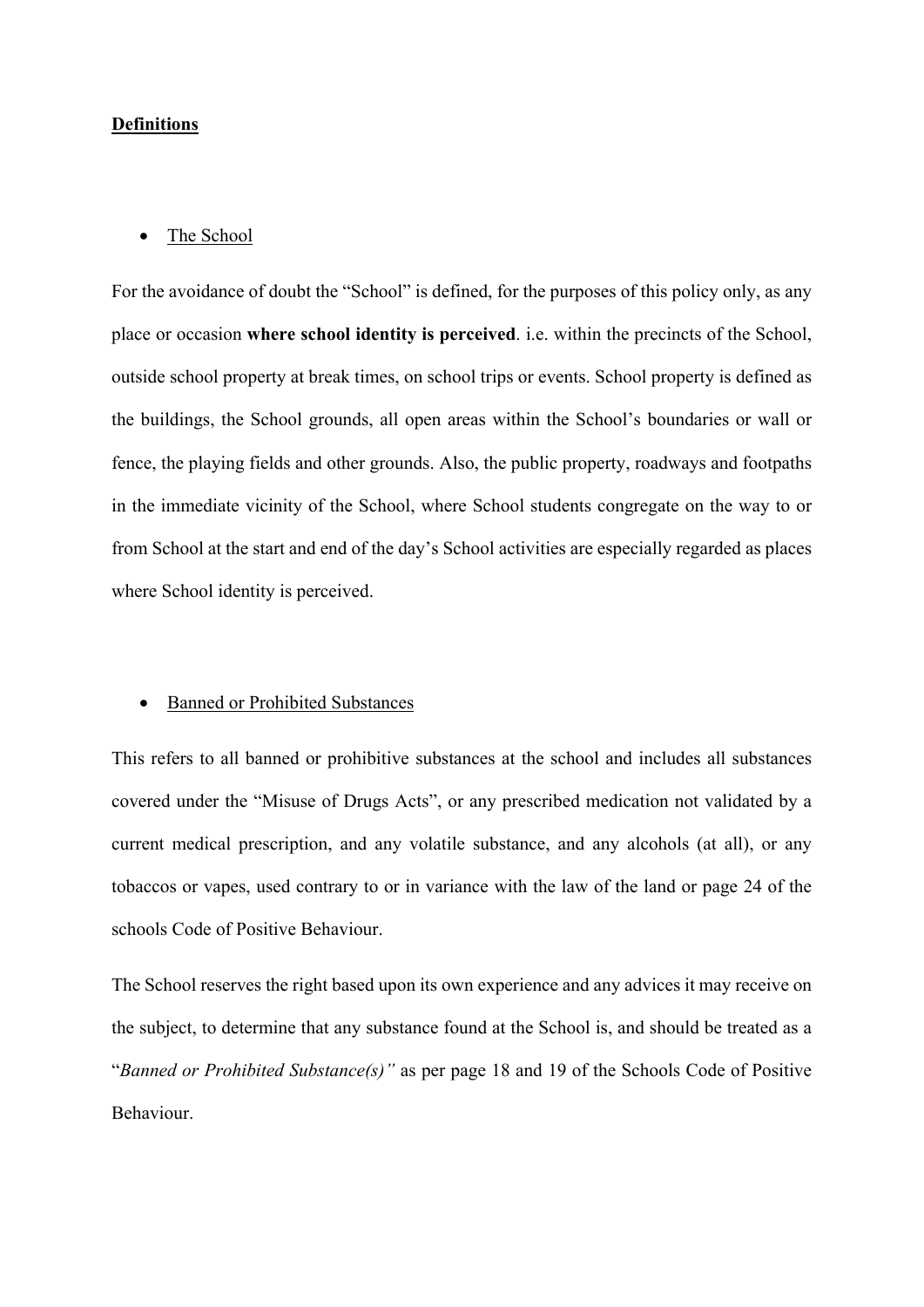#### • Drug Paraphernalia

Includes but shall not be limited to any of the following; any items that may be deemed to be used for the taking of any illicit substances including hash pipes, vapes, bongs, any written or printed materials promoting the use of any illicit substances, or any banned or prohibited substance(s).

# • An Abuse Incident

An Abuse Incident is any which occurs in the *School,* or during school functions, tours or outing, or any incident which may be deemed damaging to the health or welfare of the student concerned, or to the other student(s), or to the Policy or reputation of the School.

The following are possible examples (only) of an Abuse Incident;

- $\triangle$  Emergencies where the person may be unconscious, intoxicated or showing signs of unusual behaviour where the use of alcohol, tobacco or any *Banned or Prohibited Substances(s)* is suspected.
- v Possession of a *Banned or Prohibited Substance(s)* at the School or on any School related activity.
- v Identified Concerns regarding the use or abuse of *Banned or Prohibited Substances(s*) by any student or students.
- v Identified Concerns regarding the selling, supplying or distribution of any *Banned or Prohibited Substance(s).*
- v *Drug Paraphernalia* found at the School which may or might be used for drug activity.
- $\triangleleft$  Student(s) either seeking help from a member of staff, or otherwise making a disclosure to a member of staff concerning either the taking by themselves or any other persons at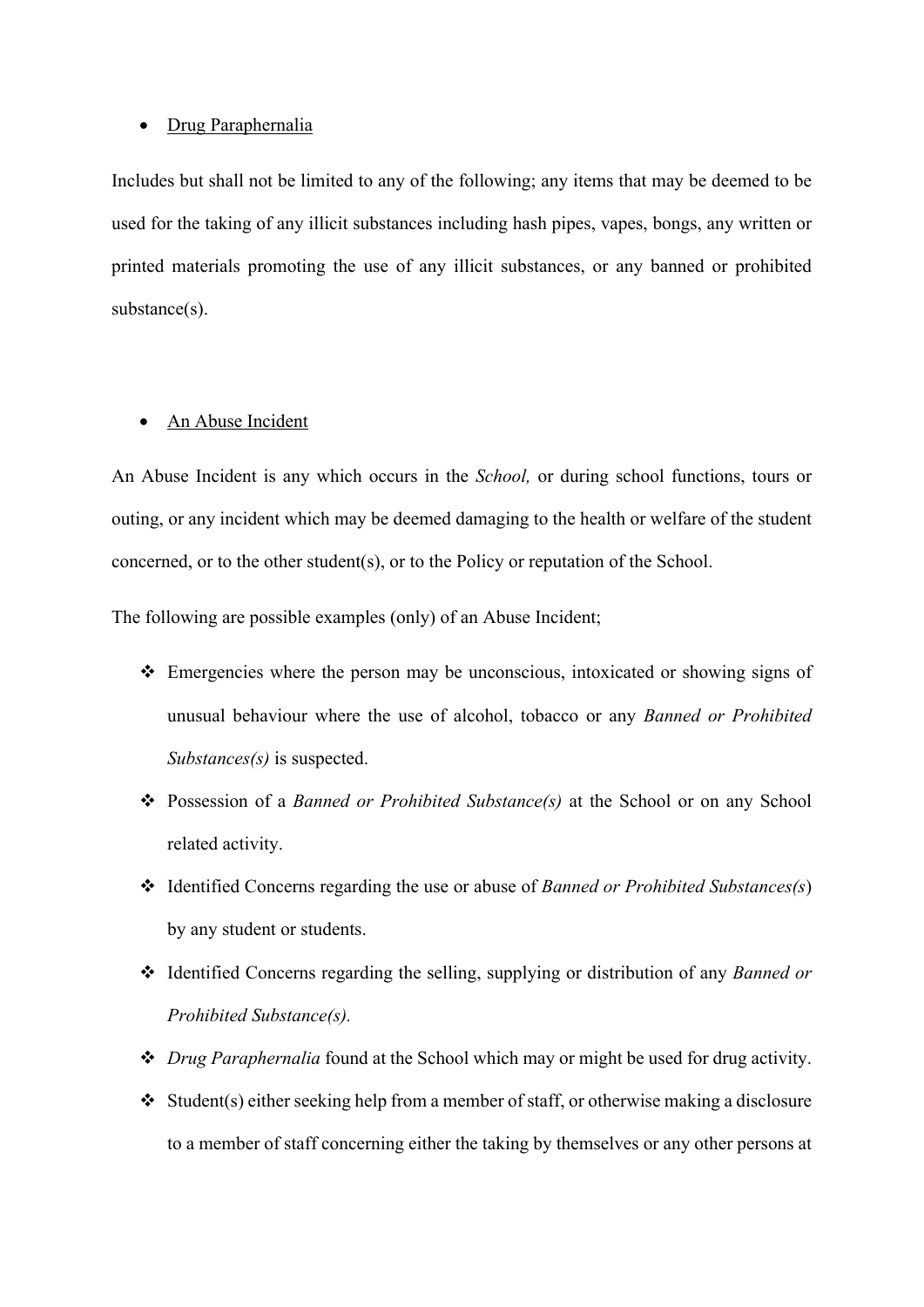the School of any *Banned or Prohibitive Substance(s)*, or the possession, distribution or sale of same, whether at the School or otherwise, or the possession or use of *Drug Paraphernalia.*

The School reserves the right to determine, in the circumstances arising, whether or not a specific incident(s) is an abuse incident and is to be dealt with under the terms of this policy.

• Parents

Shall include the parent(s)/guardian(s), foster or step parent(s), or any person having guardianship of the student(s) concerned, or any person acting in loco parentis either in a permanent or temporary basis for the time being, as at the sate of the abuse incident(s) in question.

# • The Principal

Means the Principal for the time being as appointed by the school and as defined in the Education Welfare Act 2000, and for the purposes of this policy also includes the Deputy Principal, where the Principal is not available or has delegated to the Deputy Principal.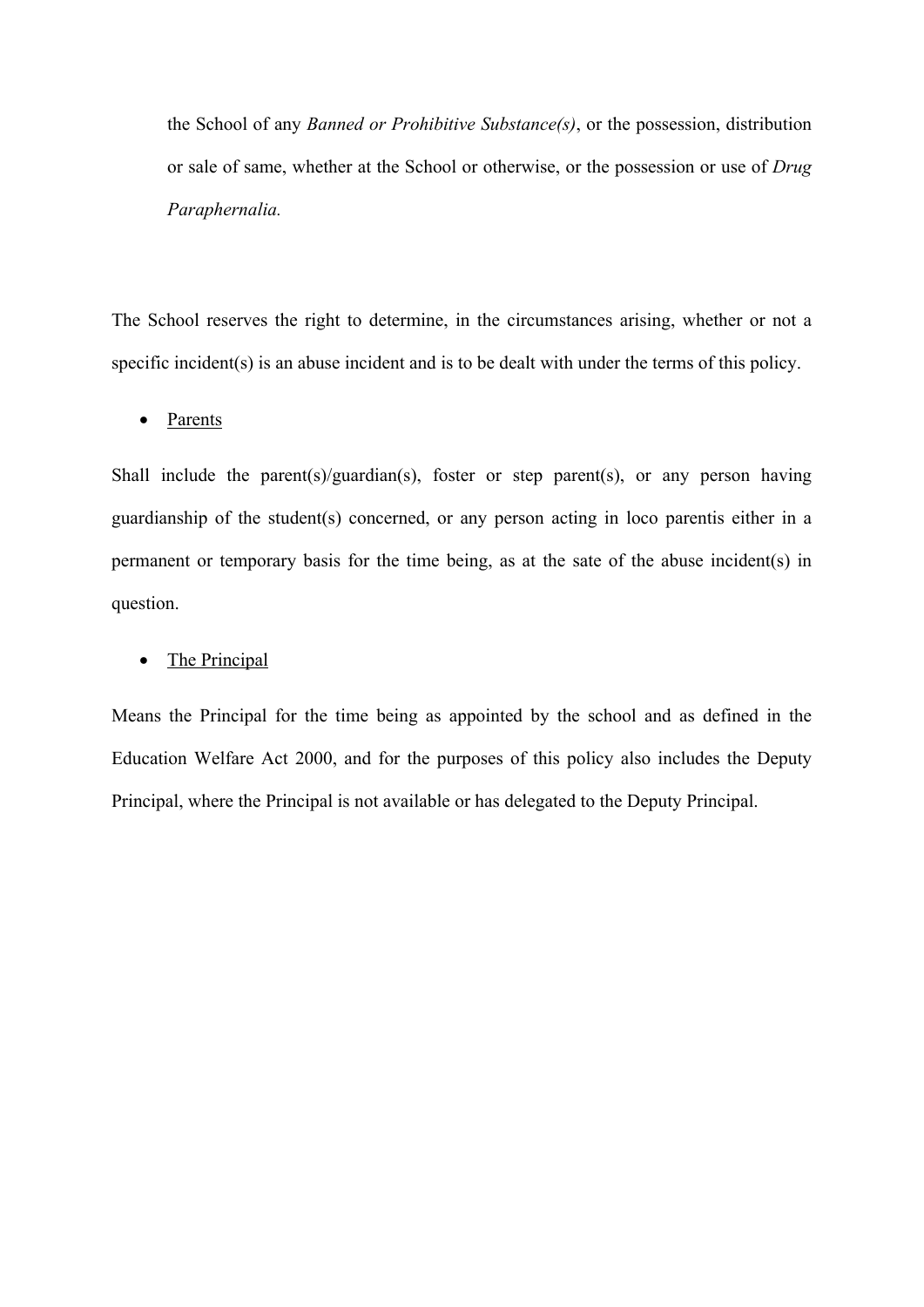## **School Policy**

Coláiste Chríost Rí does not accept the possession, use of, or supply of Banned or Prohibited Substance(s) or of Drug Paraphernalia either in the School, or where School identity is perceived, on School trips or during any School related activity by any pupil(s) of the School.

A legitimate exception is the use of a prescribed drug in accordance with medical advice and prescription.

Parent(s)/ Guardian(s) are strongly encouraged to inform the school in writing when their son is on prescribed medicines, as appropriate.

## **Programmes for Alcohol, Tobacco, Volatile Substances and Drug Education**.

Within the limited available resources available to it, the School will provide alcohol, tobacco and drugs education programmes for its students.

Parents acknowledge that these programmes are essential for the health and well-being of their sons, and that they as parents are in partnership with the school to;

• Provide honest and age-appropriate information on drugs, alcohol and volatile substances.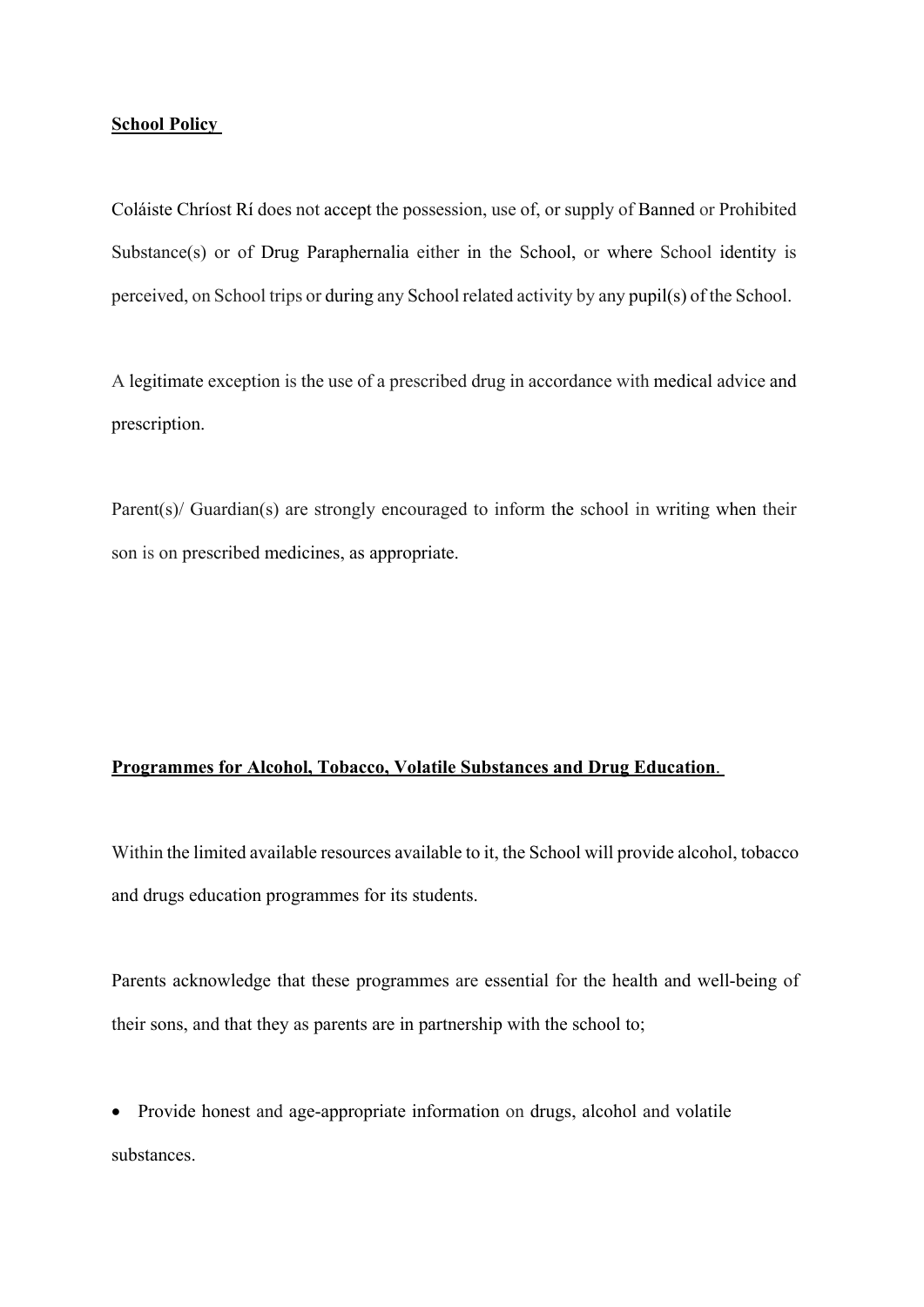• Adequately inform pupils of the risks arising for them and for others from the abuse of Alcohol, Drugs, or any other Volatile Substances.

• Prepare students for present and future experiences and to enable them to make informed decisions, which will eliminate the harm to themselves, their families and their communities that can arise from drug use or misuse, or the abuse of alcohol or volatile substance abuse.

• Enable students to make informed, healthy and responsible choices.

• Equip students with the necessary personal and social skills to deal with the situations they will be presented or confronted with in relation to the abuse of those various substances.

• Increase the self-esteem and confidence of the student.

• Adequately inform the student(s) of this Policy and the consequences for any student of offending the School Policy in this area.

• Where abuse *does occur,* to minimise the harm caused by the abuse of alcohol, tobacco and illegal drugs by offering supportive interventions.

## Accordingly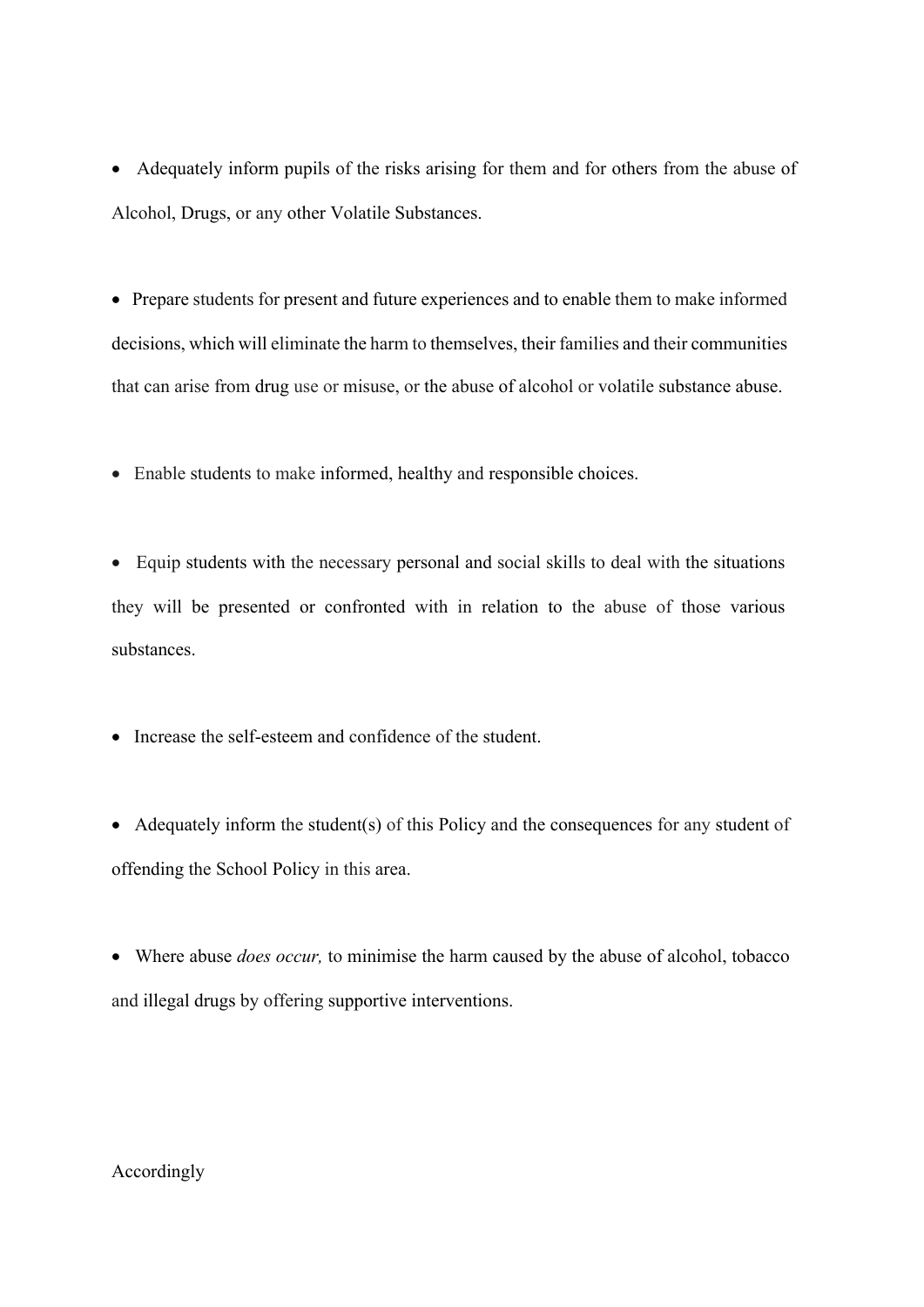Parents agree to support and assist the School in every way with reference to their son's participation in these Programmes.

*And the School agrees that.*

(a) Parents will at all times have access to information on what is happening in the School with regards to these education programme.

(b) It will encourage and welcome ongoing Consultation with Parent(s) as appropriate, mainly through the Parents' Council, in relation to the best use of whatever resources are available in the community to support the School in these Programmes and this Policy.

# **Managing Alcohol, (Tobacco), Drug Related or Substance Abuse Incidents**

In any Abuse Incident, Coláiste Chríost Rí will seek to strike a balance between the welfare of the student(s) involved and the welfare of the school community and the reputation of the school.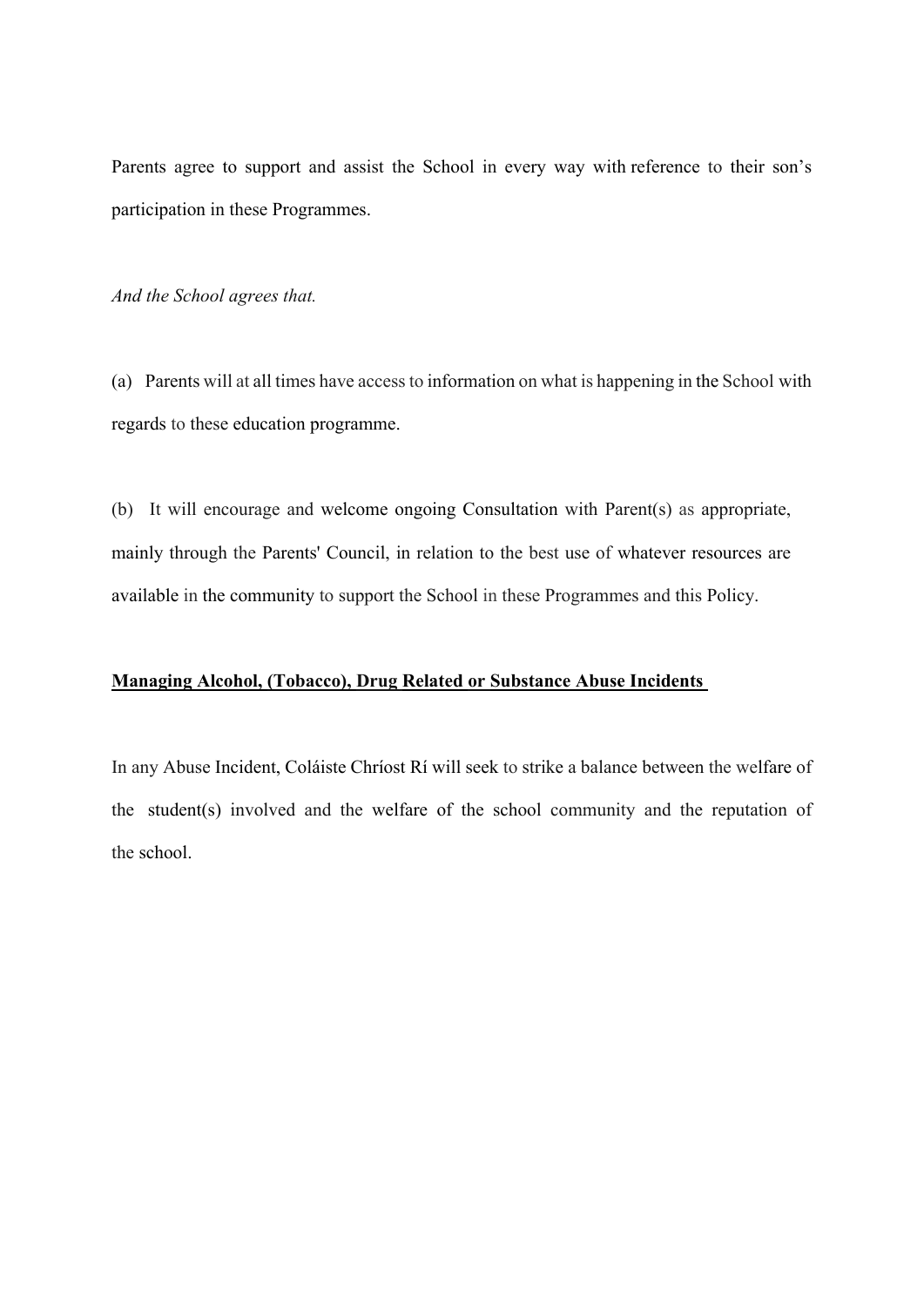## **The School's Management & Investigation procedure for an Abuse Incident**

The School will;

- 1. In any case where it is apparent that there is an immediate danger to students or any member of the school community, the school reserves the right (acting through the Principal) to temporarily suspend or remove any students(s) involved from the school premises and/or from any specific schools' activities, or take whatever other action is considered appropriate and necessary to remove the said danger, pending a further and complete investigation as described below.
- 2. An Incident Report Form will be completed recording the details of the incident in accordance with page 24 of the School's Code of Positive Behaviour.
- 3. The Deputy Principal will take all appropriate and necessary steps to fully investigate and assess any Abuse Incident including the various steps set out herein, and will take as much time as may be deemed necessary and appropriate to the completion of any such investigation.
- 4. The School will take immediate possession of any "*Banned or Prohibited Substances*" or any "*drug paraphernalia*" found in connection with the incident(s) and will retain same pending the completion of this investigation, unless otherwise required by any relevant outside Agencies, or unless otherwise advised to part with possession of same by the said outside Agencies.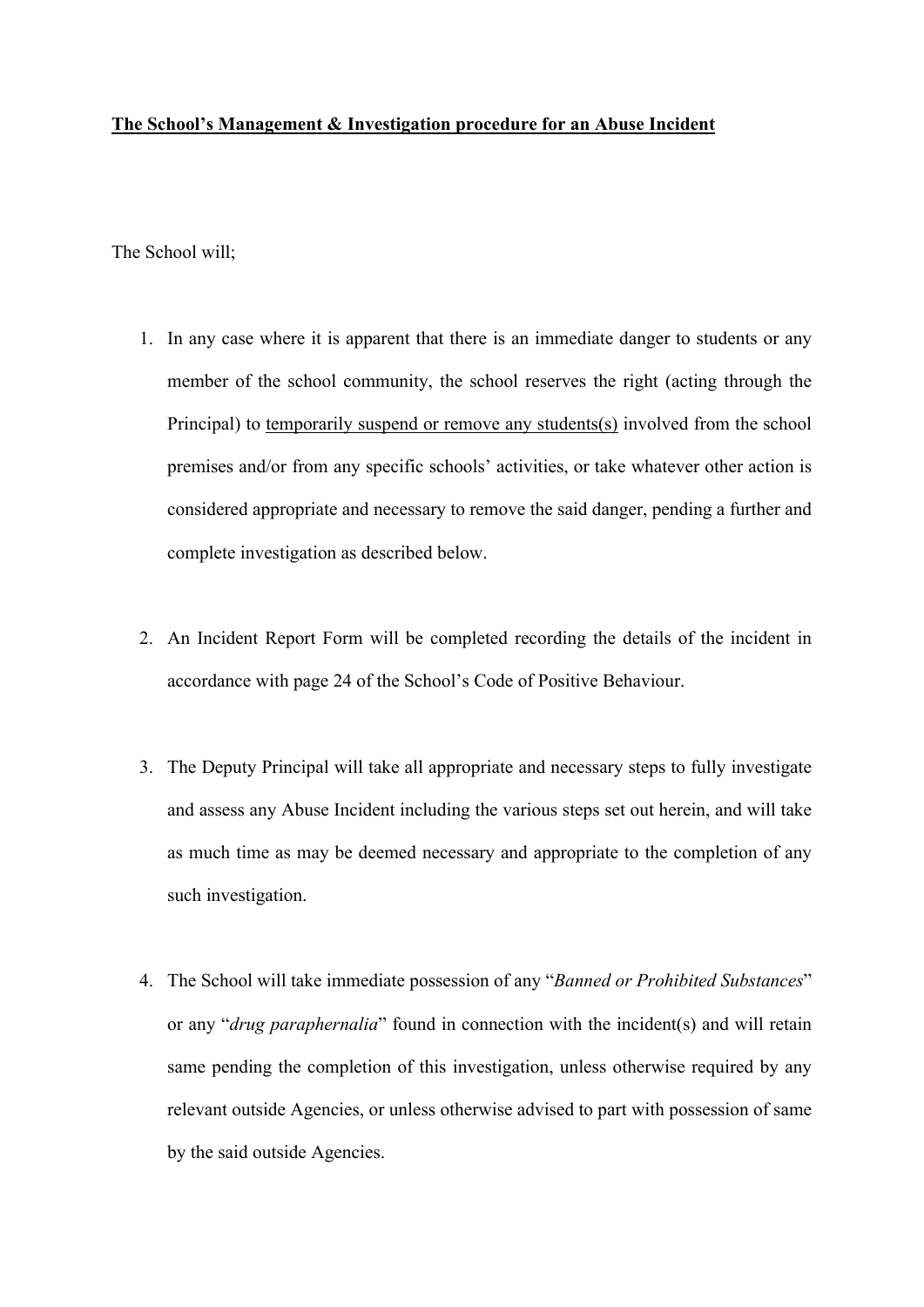- 5. Where the School is to part with possession of the said items at (4) it will firstly take (and maintain) a record of all the items that came in to its possession, and the number and volume of same, for the purposes of this investigation.
- 6. The School will immediately seek a statement or explanation from the student(s) or staff concerned, and will carefully record same.
- 7. The School will seek out, obtain and record the views of all or any other person concerned with or having knowledge of the Abuse Incident(s).
- 8. Records;
	- § At all stages of the investigation a written record should be kept of the investigation undertaken,
	- Including the records at  $(2)$  and  $(6)$  above,
	- Communications to and with the Board of Management,
	- The parent(s)/guardian(s),
	- Any Student(s) in any way involved or concerned with the matters under investigation,
	- § Any Teacher or other staff member involved,
	- Any outside Agencies either communicated with or otherwise involved in the Abuse Incident(s), the outcome of the investigation,
	- Any decisions taken and the reasons for the same,
	- Any penalties or disciplinary procedures imposed at the conclusion of same,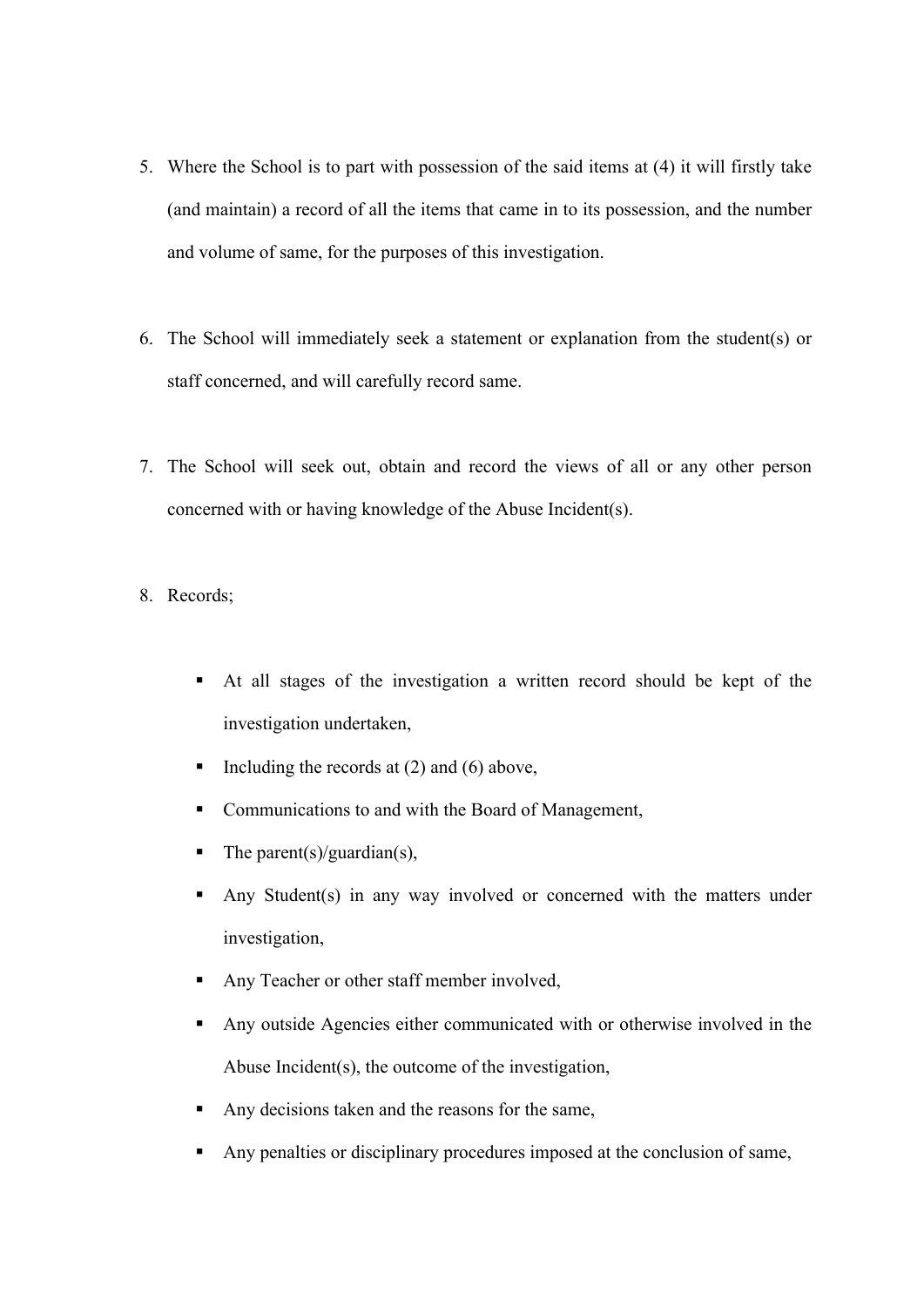And finally, in the case of an Appeal, the entire management of that Appeal and the outcome of the same.

(This is not intended to be an exhaustive list of the records to be kept. The School will retain all records relevant to investigation of any incident(s)).

- 9. The School will, at its own discretion, in an appropriate case, liaise with any appropriate outside authorities. Such as relevant officers of the local Gardai or HSE Tusla, and may seek their advice or assistance as the School deems appropriate and necessary in the circumstances of the specific Abuse Incident(s) being dealt with.
- 10. Again, the School will in an appropriate case, at its sole and exclusive discretion, liaise with any appropriate outside authorities or experts on a confidential basis, and may seek any professional or expert advice or assistance it deems appropriate and necessary to deal satisfactorily with the circumstances of the specific Abuse Incident(s).
- 11. If the circumstances merit (& the investigation is continuing), the School will then put the full particulars of the Abuse Incident(s) to the student(s) concerned, and to their parents.
- 12. Copies of all records deemed relevant only to the position of the student concerned and to the nature of the complaint(s) or allegation(s) that student is facing, will be made available to that student and his parent(s)/guardian(s) at the appropriate stage, at the discretion of the School, but no later than and in time to permit the student a reasonable and just opportunity to make his own reply to the matter at issue, and any representations he would wish to make or have made on his own behalf.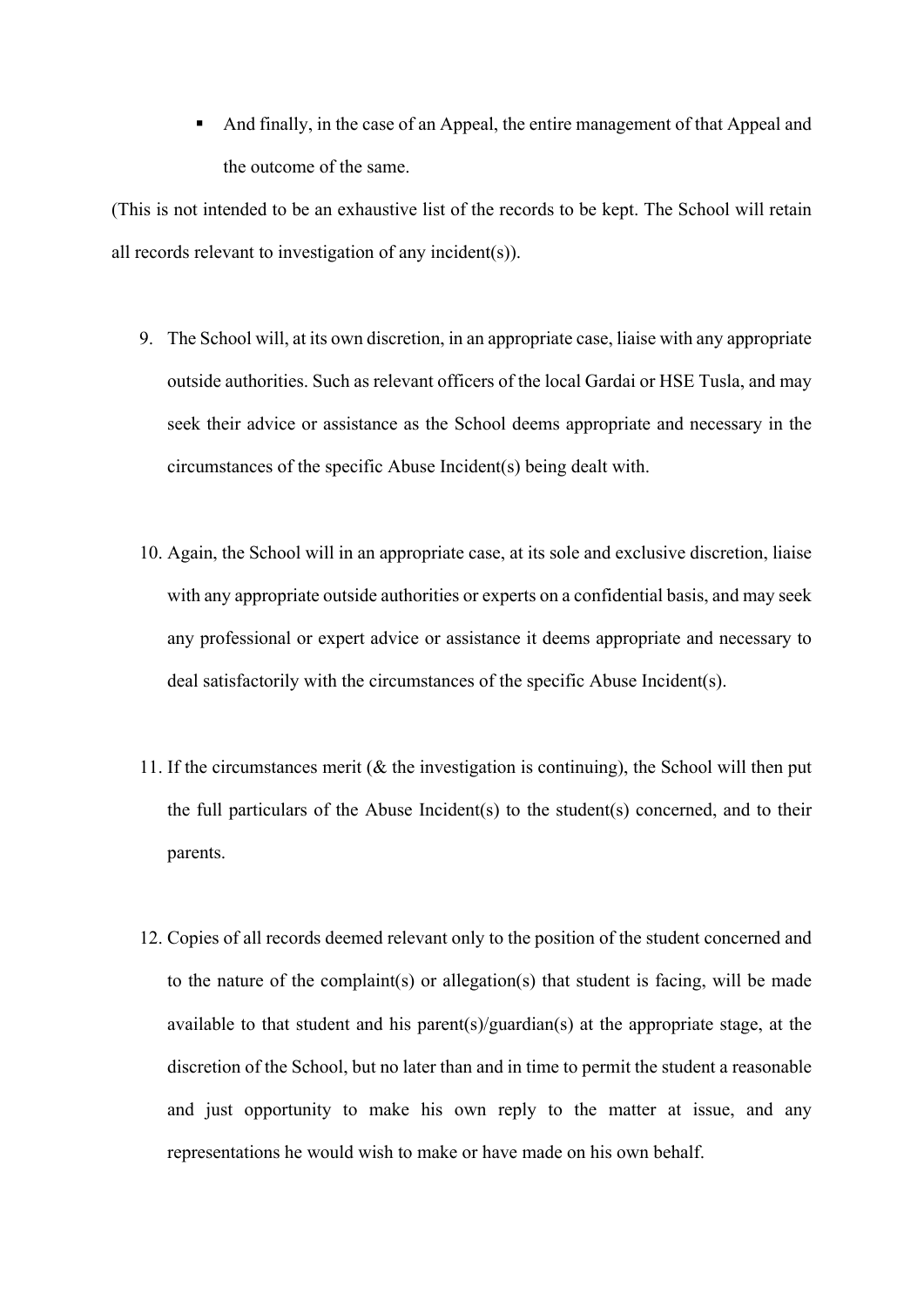- 13. The School will then allow the student(s) concerned, and their parents, reasonable and sufficient time to permit of a response to the matters at issue, but otherwise matters shall be dealt with in a reasonably expeditious and efficient manner. The School will take in to account any response so made, and if such should arise and require to be taken in to account, any relevant extraneous considerations or mitigating circumstances that it may be appropriate to take in to account in the specific case.
- 14. The Principal shall shortly thereafter, inform the student(s) and Parent(s)/Guardian(s) of the findings, and their reasons for same, and if the Principal deems that the student(s) have been guilty of, or has been guilty of, or has been involved or implicated in an Abuse Incident, it shall indicate the penalty or sanction(s) that it intends to impose in the circumstances.

The Board of Management, as the circumstances of the matter may merit, may implement disciplinary actions or sanctions including, but not limited to, any of the following:

- $\triangleright$  An Oral Warning,
- $\triangleright$  A Written Warming,
- $\triangleright$  A Suspension,
- $\triangleright$  Mandatory Drug Testing of a pupil by a qualified independent agency at Parent(s)/Guardian(s) expense,
- $\triangleright$  Other disciplinary actions short of expulsion,
- Ø Expulsion/Permanent Exclusion.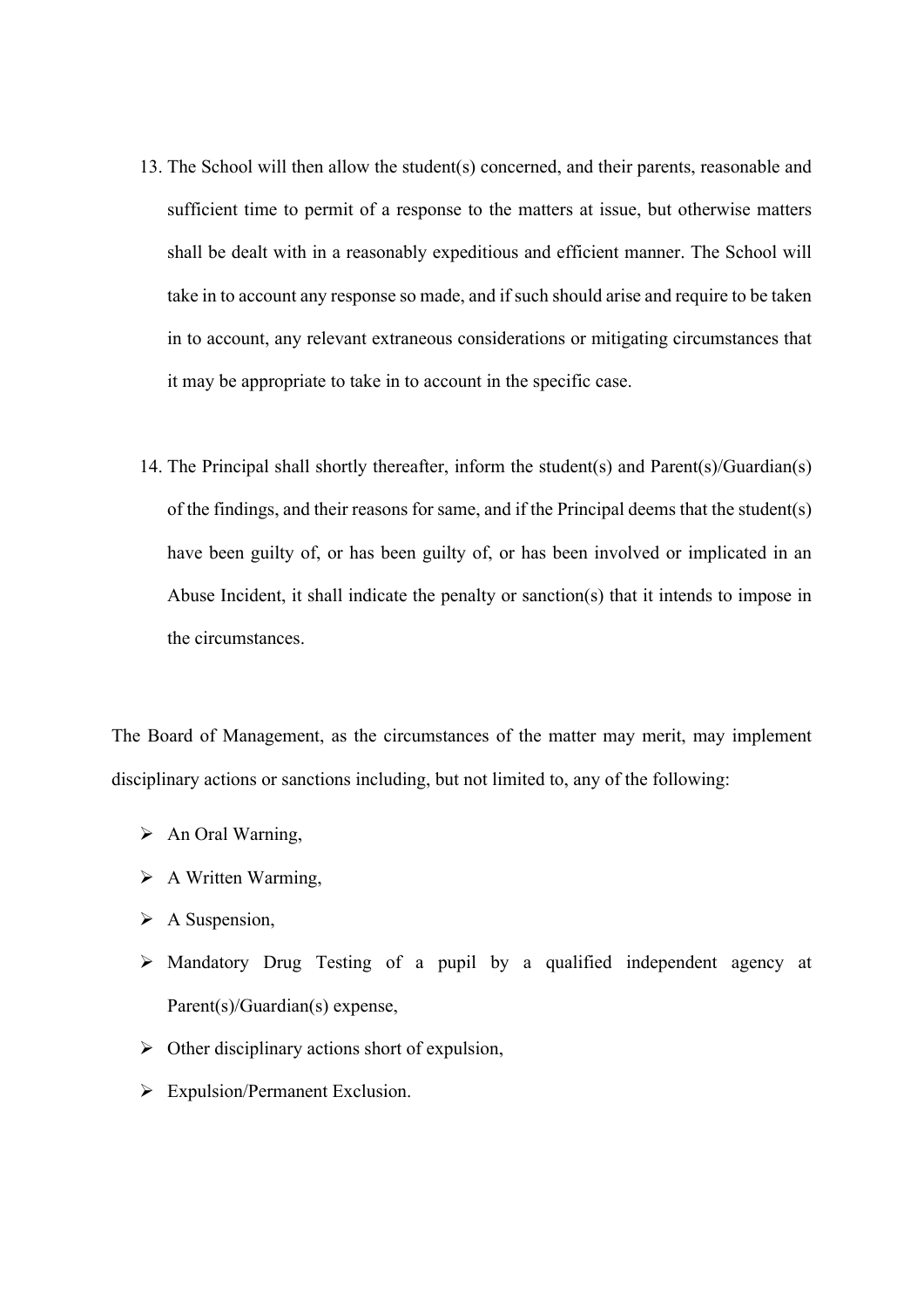Sanctions up to and including expulsion/permanent exclusion may be invoked in an appropriate case (see page 29-32 of Code of Positive Behaviour). Where expulsion arises, the Board of Management will notify the Education Welfare Officer and will otherwise comply with provisions of the Education Welfare Act, 2000 [Act No 22] "subject to and without prejudice to the right of the Board of Management to take such other reasonable measures as it considers appropriate to ensure that good order and discipline are maintained in the School and the safety if students is secured" in accordance with the law and the provisions of Section 24(5) of the said Act.

15. Again in an appropriate matter, if the School considers that the Abuse Incident(s) to be of sufficient gravity; then it may again at its sole discretion, postpone the question of penalty or sanction(s), if it considers it appropriate to do so in order to take account of any mitigating circumstances or representations that it may deem it appropriate to receive and take account of prior to imposing any penalty or sanction(s) in the specific case.

#### **How Abuse Incidents are managed by the School.**

*Procedures, who is involved and related issues*

(1) The Principal

a. The Principal (or his delegate) is in the first instance the primary person responsible for dealing with all Abuse Incidents arising in the School.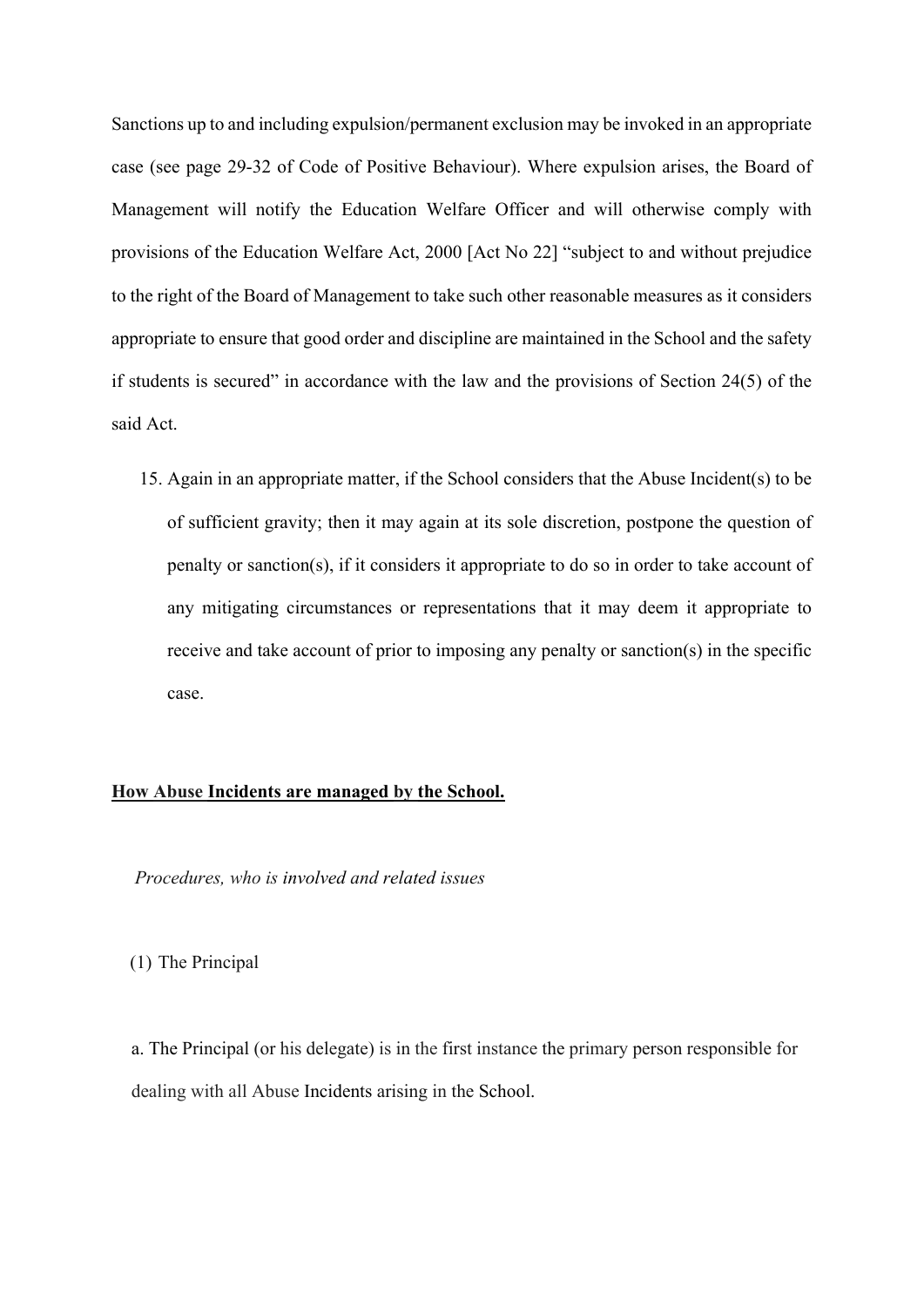b. All other Staff, students and Parents (where the circumstance should arise) are obliged to report particulars of any Abuse Incident, or any reasonable suspicions of the possible occurrence of an Abuse Incident(s), to the Principal or to the Deputy Principal without delay;

c. Ordinarily the Principal, or in his absence the Deputy Principal, shall make all relevant decisions with reference to investigating the Abuse Incident, communicating with Parent(s) and liaising with or reporting (as appropriate) to any other relevant Agencies, the Board of Management, and ultimately (subject to the discretion of the Board of Management), the disclosure of information concerning the Abuse Incident investigation to relevant third parties.

d. The Principal, or his Deputy shall keep the Year Head, the Schools Guidance Counsellor and other persons directly involved in or properly concerned with the Incident(s) duly and properly informed concerning the Incident(s) and all matters relating to the investigation of same *(see below re Confidentiality).*

e. All written documentation and records of any sort concerned with the Incident(s) will be held confidentially and securely by the Principal/Deputy principal at his/her office.

f. The Principal (or Deputy Principal) or any designated person on the Principal's behalf, at his own discretion, may contact the Gardai or relevant personnel or other authorities such as the HSE Tusla, in the course of investigating and managing a suspected Abuse Incident(s).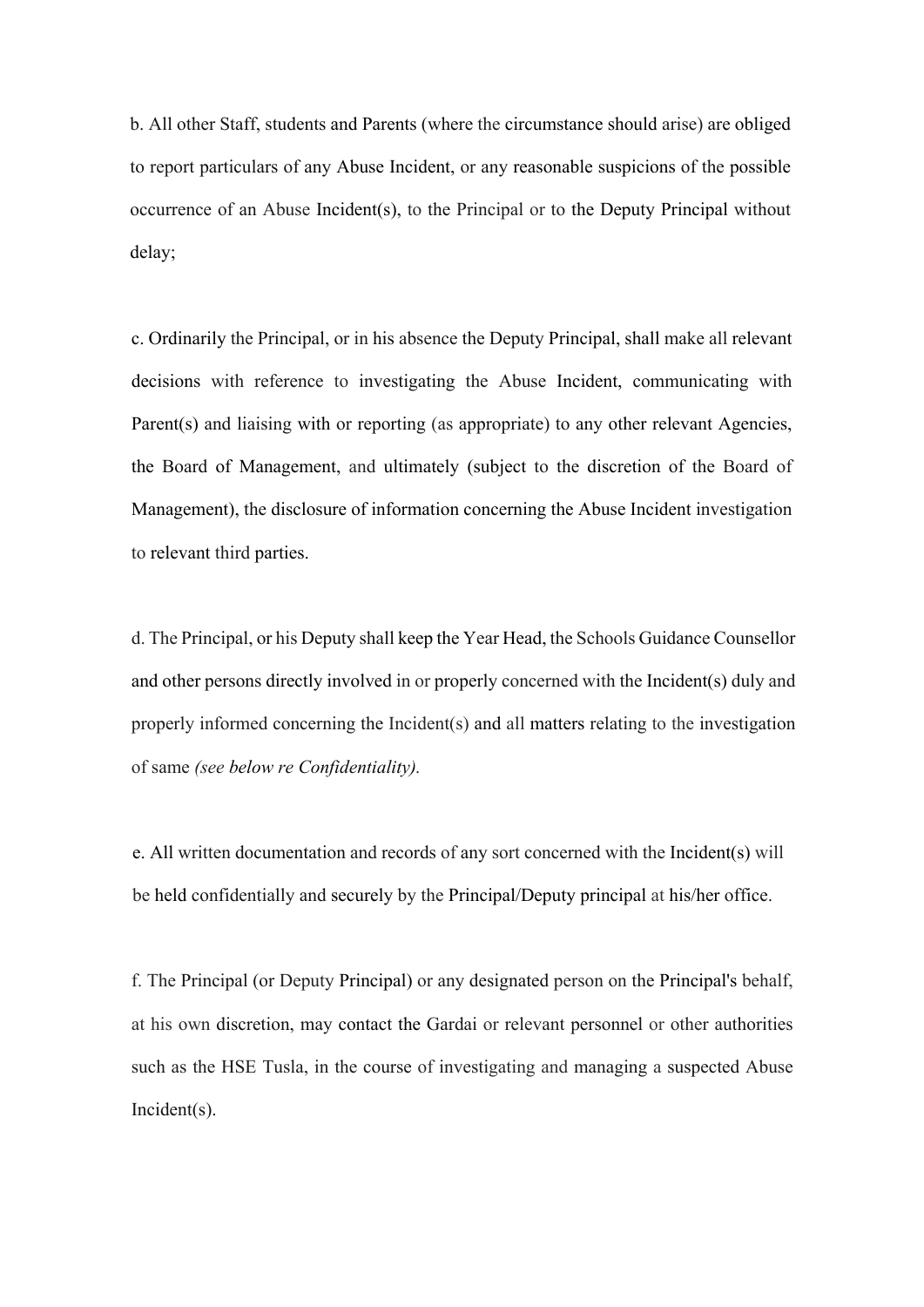g. Any drug paraphernalia or other banned *of* prohibited substances found at the School may be handed over to the Gardai, any may be dealt with by the Gardai at their discretion, subject only as previously mentioned above.

h. The Principal may be assisted in the investigation and management of any Incident(s) by the Deputy Principal, Year Head and/or the School Guidance Counsellor, or other teacher(s) as he deems appropriate.

i. In relation to the investigation and management of any Incident(s), *only* the Principal/Deputy Principal should contact or liaise with the Parent(s), the Gardai, or any other outside Agencies, unless the Principal shall have expressly authorised or delegated another member of Staff to the contrary

(2) Notifying and communicating with the Parents & Students

As mentioned already in accordance with Investigation Procedure, Parent(s) will in any event be contacted if an Abuse Incident continues to be investigated and the School is required to put particulars of the matter to the student(s).

But, independently of this, the School may require to contact the Parent(s) for a variety of reasons connection with a *suspected* Abuse Incident.

If the School has reason to believe that student(s) have been involved in an Abuse Incident, the School will notify the parent(s), and especially where there is concern about the health or welfare of the student(s) concerned, will share all relevant information the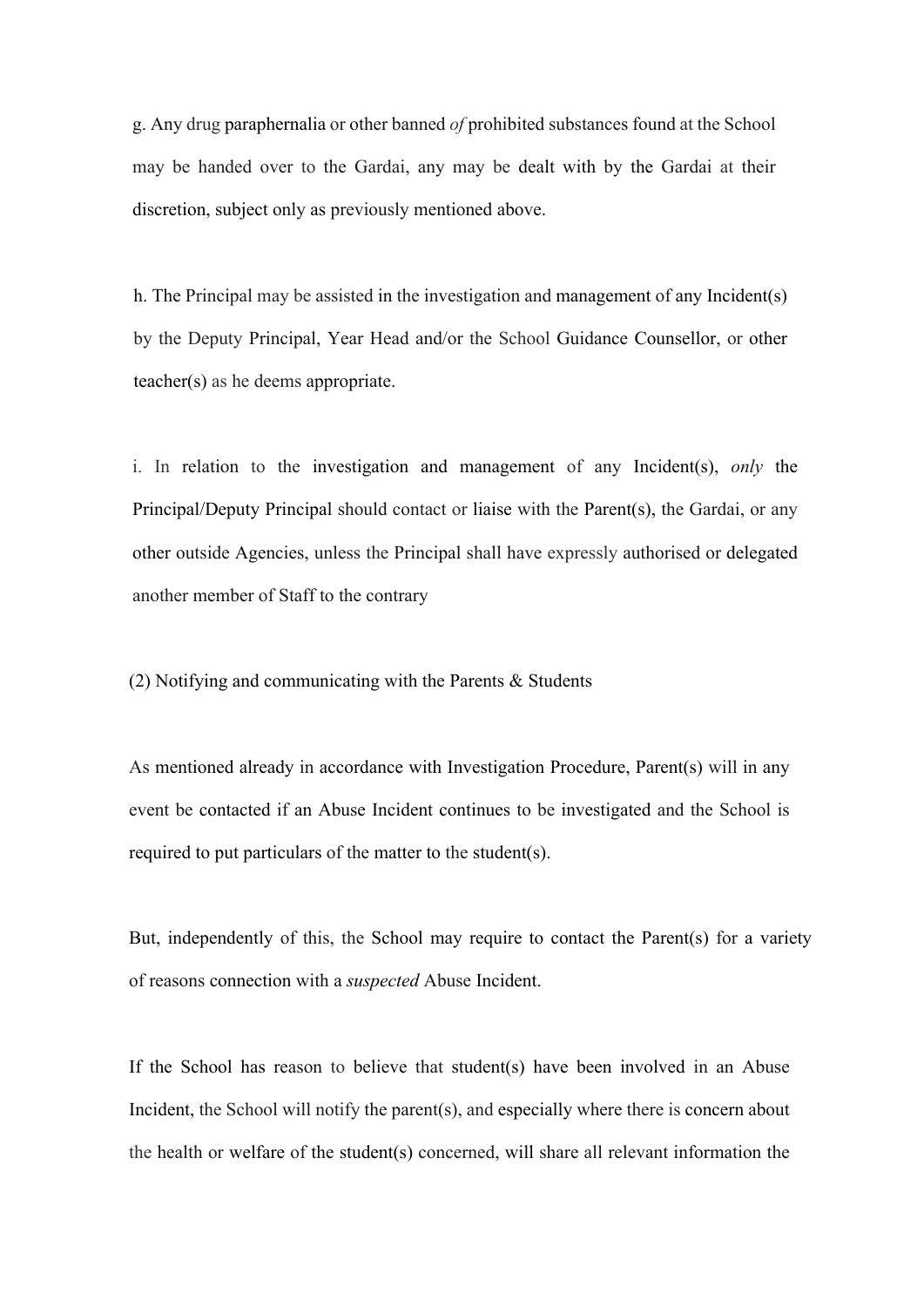School has available to it, that may be of assistance to the Parents or may be necessary for them in order to attend to the health and welfare of their child.

The School will seek to involve Parent(s), wherever possible and offer support to them in relation to the incident(s), in the best interests of the student(s) concerned, but without prejudice to the School's separate and independent obligation to investigate and manage the Abuse Incident(s) themselves as outlined above.

The School will also keep the student(s) concerned appropriately informed about what is happening and why, and again this will be without prejudice to its separate and independent obligation to investigate and manage the Abuse Incident(s).

# (3) Confidentiality when Managing an Abuse Incident

(4) The School recognizes that it is important, in so far as is possible in the circumstances that only *a limited number of people are involved* in managing and investigating any Abuse Incident(s).

(5) The School's policy here is only to involve those properly concerned with the management and investigation of the Incident(s) in question. For example, as stated above, the Principal is obliged at all material times to keep the Deputy Principal, Year Head, School Guidance Counsellor, and Board of Management properly informed. Otherwise *(and subject to the following qualifications)* the School, the Principal, and all persons concerned with the Incident(s) shall respect the principle of confidentiality and shall do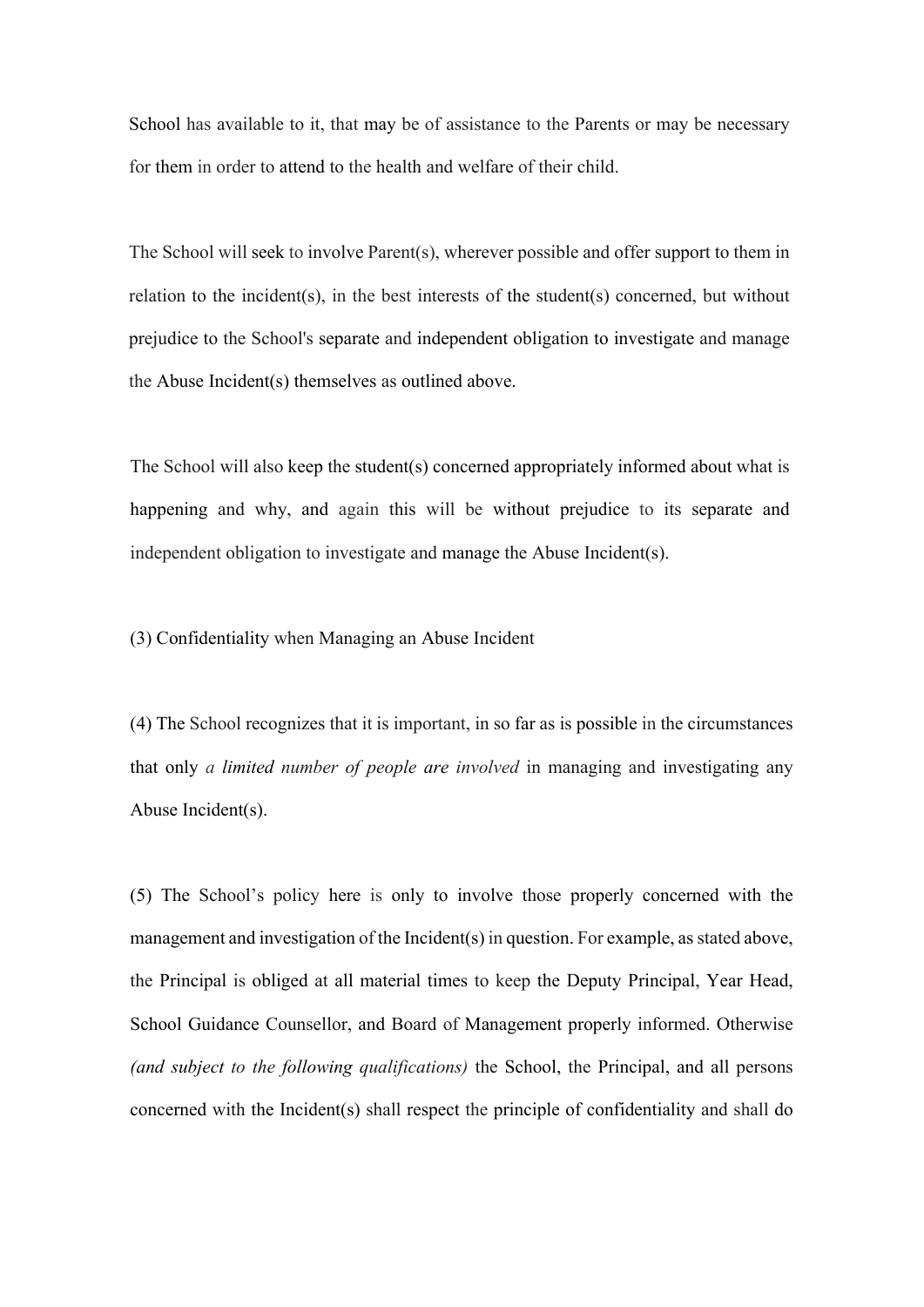all things proper and necessary, jointly and individually, to try and observe that confidentiality.

But otherwise, the student and the parent(s) concerned with the Incident(s) recognize and acknowledge that for example:

- Firstly, that any teacher or other staff involved, *cannot* offer total confidentiality to any student(s), where that teacher or other person comes on notice of an Abuse Incident(s) or a suspected Abuse Incident(s) whether through a disclosure or otherwise. The teacher has a higher duty to the school community, and while he/she may see fit to assist any student(s) in an appropriate manner, the teacher must at all time reserve the right to bring any such matters to the prompt attention of the Principal or other School personnel concerned. And all the more especially so in any circumstances where another student or child (be they a pupil of the School or otherwise) may be considered to be in danger of harming himself or others.
- Secondly, the School may be bound in a specific case to contact other relevant authorities, such as the Gardai, the Health Board (for the area), any officer at the Probation Service who may be concerned with any student(s) who may be involved in the incident(s), or even with other officers of the courts, again in circumstances where the court officers may already have reason to be concerned with any student(s)who may be involved in the incident(s). And for that purpose, it may be reasonable and proper for the school, in an appropriate case, to make enquiries to ascertain if any of the foregoing authorities have reason to be concerned with any one or more of the student9s)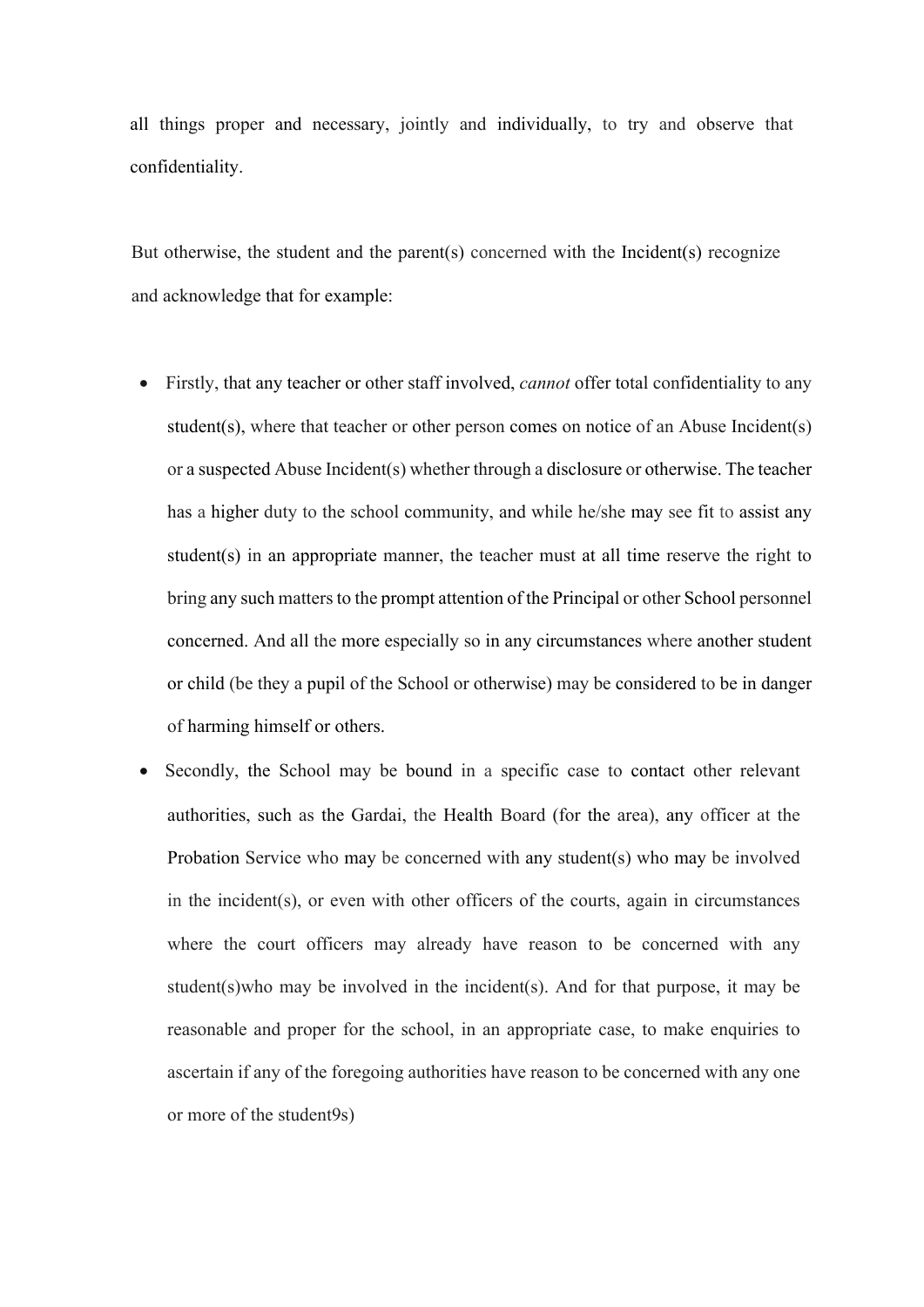- Thirdly the student(s) and their parents acknowledge that the School may of necessity require the expert assistance of an appropriate third party if it is to properly investigate and manage any abuse Incident(s).
- Fourthly, the student(s) and their parents acknowledge that, again in an appropriate case, the School may be obliged under Statute or Regulations or Departmental Guidelines to notify other persons concerning either Abuse Incident(s) or the outcome of any investigations concerning same, such as for example an Education Welfare Officer under the terms of the Education Welfare Act 2000, or a Juvenile Liaison Officer under the provisions of the Children's Act 2001.

# (6) The role of the Teacher *or other School staff member*

The position of the Teacher or other school staff with reference to confidentiality has already been outlined in the previous section. Any Teacher, staff member or other employee of the School who encounters an Abuse Incident or even suspicions of an Abuse Incident may be obliged to report same promptly to the Principal or Deputy Principal.

(7) Media: The School will not comment on any individual matter when investigation of an Abuse Incident is in progress. But the School if confronted with a Media enquiry may elect to outline its Policy and procedures for managing & investigating any Abuse Incident.

In the interests of the School's reputation the Board of Management may decide, after the investigation of any abuse Incident has been *entirely concluded,* to clarify its own position with reference to any particular abuse Incident investigation. Only the Principal or a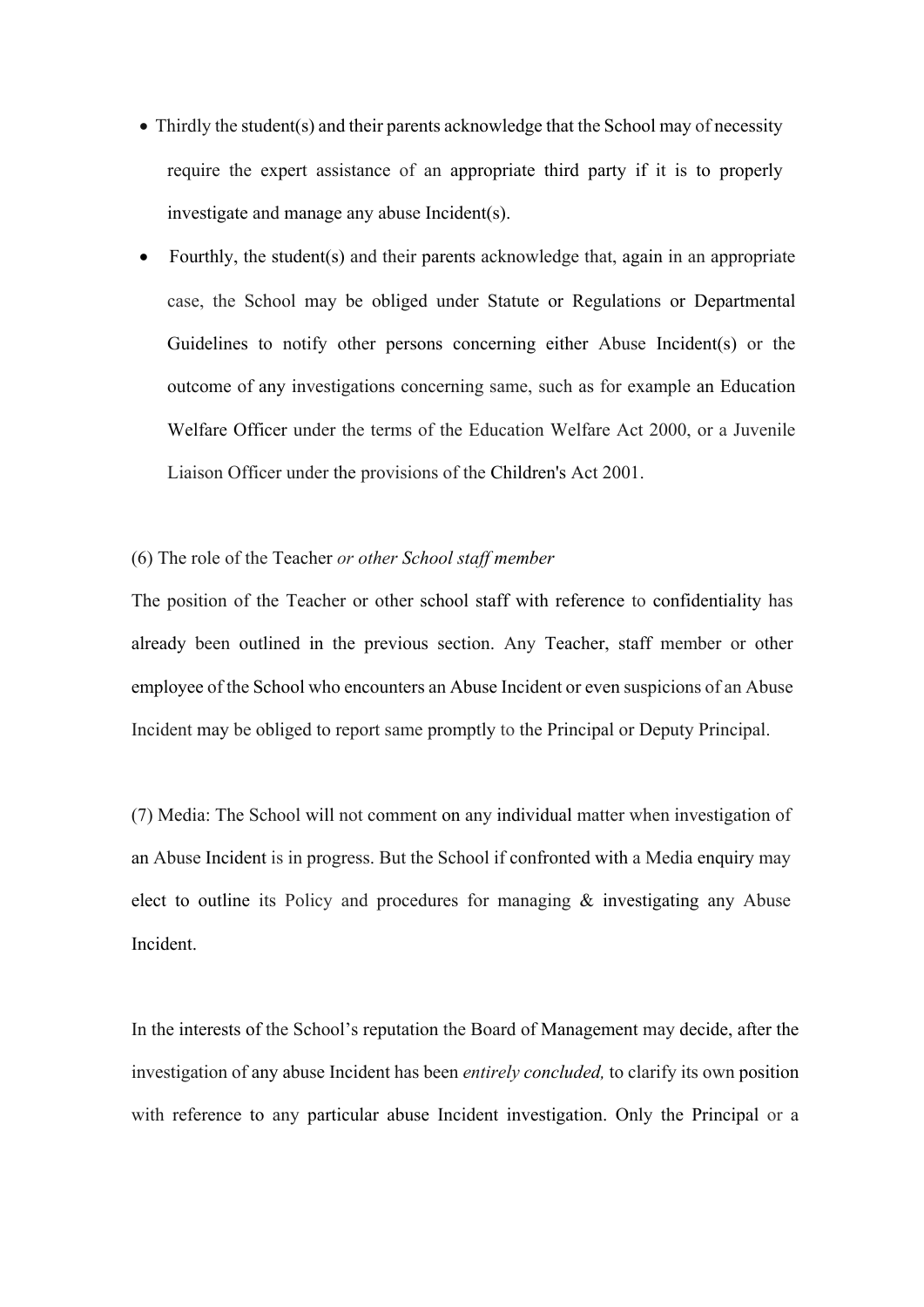nominated spokesperson on behalf of the School will handle all media enquiries, and the response to same.

# **Training and Staff Development**

#### For Staff

The school will make, available training to staff involved in delivering alcohol, Tobacco and drug education programmes. Detailed and specific training will be made available to the staff appropriate to their role in relation to the management and investigation of Abuse Incidents.

# For Parents and Board of Management:

The school will provide opportunities to attend information evenings and workshops on issues relating to drugs and the school policy.

The school will also provide at the appropriate stage appropriate information, guidance and professional support (as necessary) for its Board of Management in relation to adjudication on and investigation of Abuse Incidents, and all related matters such as confidentiality, handling of relationships with all relevant outside Agencies, dealings with Appeals, the Education Welfare Officer and compliance with all relevant statutory and regulatory requirements.

## For Students:

The school will offer all its students' alcohol, tobacco, and illegal drug SPHE programmes within the context of their Junior and Leaving Certificate programmes.